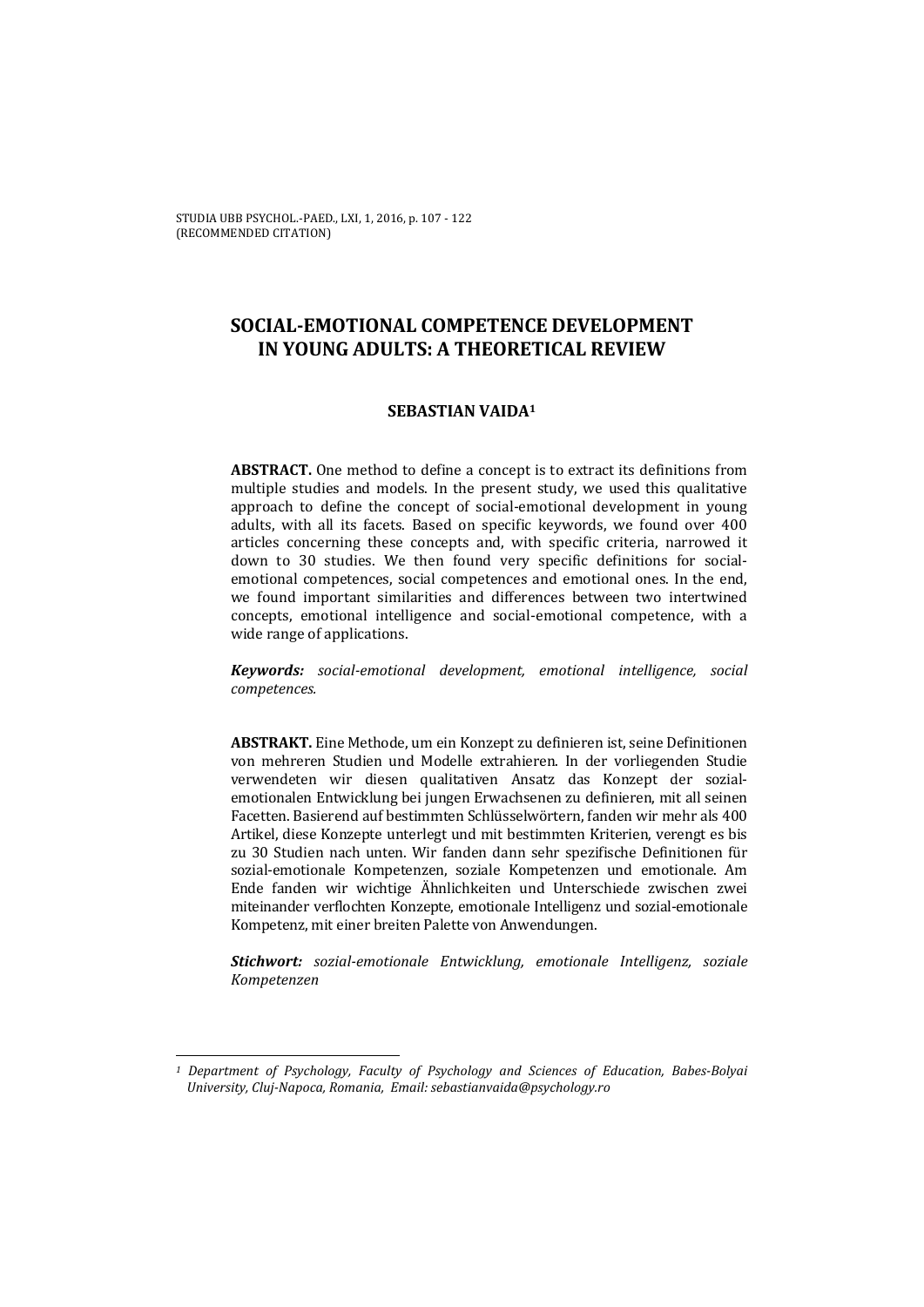## **Introduction**

Social and Emotional development represents the process of developing and supporting social-emotional competences and skills in a proper environment and with the correct learning experiences. This process focuses on active learning techniques and learning skills that offer the opportunity to develop new abilities, behaviors and thinking processes that help young adults become healthy and competent members of the society (Elias & al., 1997).

Studies conducted so far in this area (Goleman & al., 2002; Ciarrocchi & al., 2002, 2003; Durlak & al., 2010, 2011; CASEL, 2013; Seal & al., 2010), identified five areas of social-emotional competences, essential for the correct development of young adults, that will help them reach their full potential: selfawareness, self-management, social awareness, relationship skills and orientation towards change.

Although there are several large studies and meta-analyses concerning the concept of social-emotional development (CASEL, 1997, 2003, 2013) from early ages to adolescence, there are only few ones regarding young adults (Flowers, 2005; Boyatzis & Saatcioglu, 2007; Castejon & al., 2008; Harrison & Fopma-Loy, 2010; Kotsou & al., 2011; Stewart & Chisholm, 2012; Seal & al., 2011, 2012).

The concept of social-emotional development is mostly used for the undergraduate population, for children and adolescents (Elias, 2003; Zins & al., 2004; Durlak & Weissberg, 2007), while the one of emotional intelligence is more present in the business-organizational environment (Goleman & al., 2002). The concept of social-emotional competence development has been studied more thoroughly in the last 20 years, referring to young adults, both for student population (Seal & al., 2011, 2012) or non-student (Boyatzis, 2007). Because there are so many definitions for the concept of social-emotional competences, there are still many difficulties when it comes to using it in educational programs addressed to young adults in general or students in particular. Therefore, a conceptual clarification is required that can allow successful designs and implementations of interventions for targeted groups.

Unlike other dimensions like general intelligence or personality, which can be developed mainly in childhood and remain relatively stable in adulthood, competences can be improved through the learning process throughout life (Kolb, 1984). Therefore, some authors believe that the development of socialemotional competences is justified at any age and for any target group (Seal, Boyatzis & Bailey, 2006).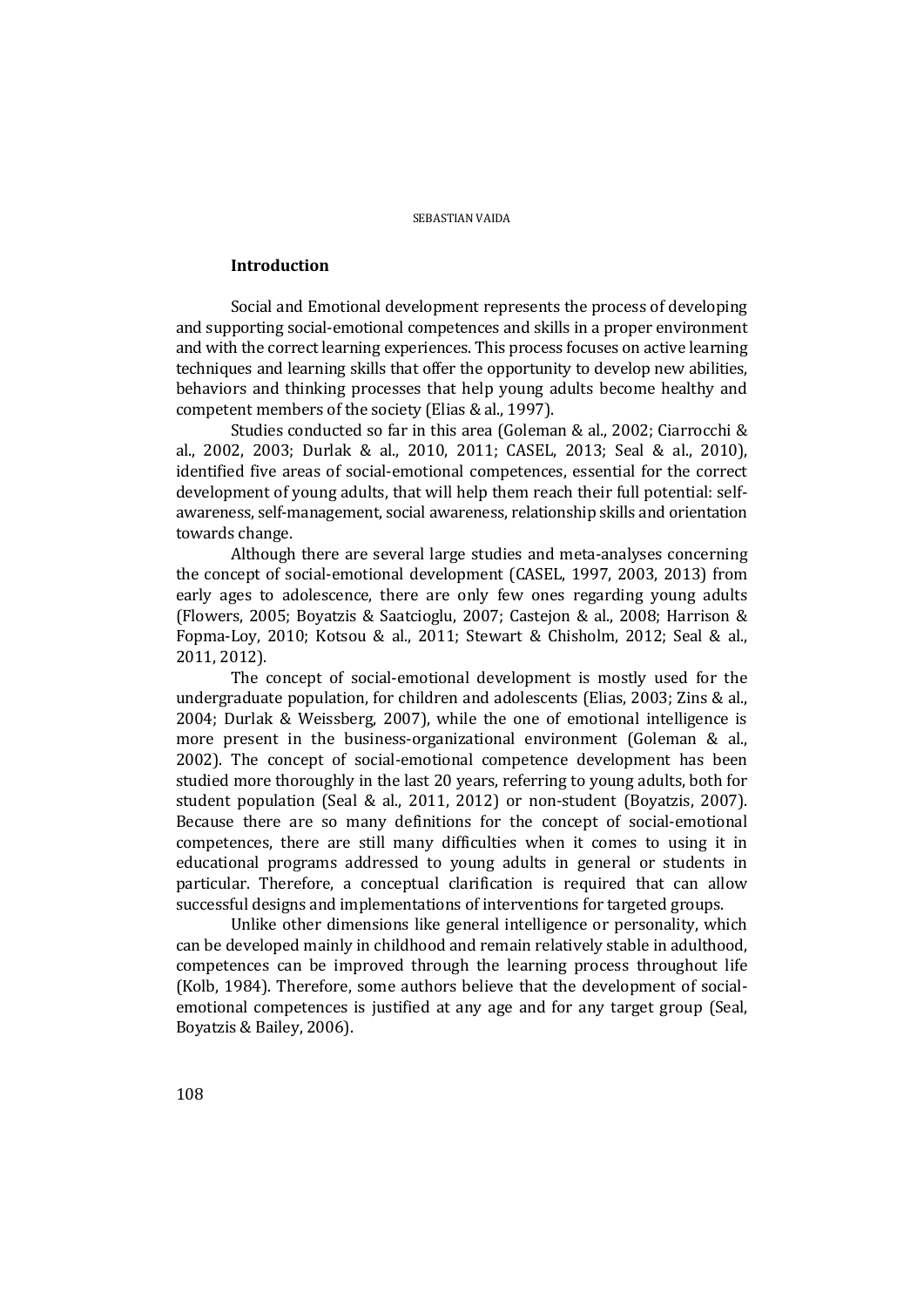According to Seal (2011), the concept of social-emotional competences development is an integration of several theories on social intelligence (Thorndike, 1920; Gardner, 1983; Sternberg, 1985), emotional intelligence (Bar-On, 1997; Salovey & Mayer, 1990; Goleman, 1995; 1998) and competences development (Boyatzis, 1982; Spencer & Spencer, 1993) applied in education.

The first concept in this unifying approach is the one of social intelligence, which can be defined as the ability to understand others, to manage social interactions and contexts (Gardner, 1983; Sternberg, 1985; Thorndike, 1920). Thorndike (1920) stated that social intelligence can be analyzed as a triad: (1) abstract or academic intelligence, or the ability to understand and use ideas; (2) mechanic or visual-spatial intelligence or the ability to manipulate objects; (3) practical or social intelligence, or the ability to adapt in the society and social interactions.

The second concept is an umbrella term, highly used in organizations as well as academia – emotional intelligence. Ever since it appeared back in 1985, it stirred a high attention among researchers and managers, which can be seen in the exponential growing number of books and studies. If we attempt a clarification of the concept, we are left with three main models: (1) emotional traits model (Bar-On, 1988), (2) emotional abilities model (Salovey & Mayer, 1990), model recommended by some authors (Oberst & al., 2009) for educational programs and (3) emotional competences model (Goleman, 1995), recommended by the same authors in the organizational area.

The third concept is the one of generic competences, a study field initiated by Boyatzis (1982). Competences are that set of inter-related behaviors that are organized based on an intent and that lead to success and excellent results (Boyatzis, 2009). Training programs based on developing social-emotional competences bring value to organizations (Spencer, 2001). Studies show that there are significant improvements in social-emotional competences when trainings and interventions are clear and well-targeted (Goleman, Boyatzis & McKee, 2002), proving that these can be developed in almost any target group, at any age (Seal, Boyatzis & Bailey, 2006).

Integrating these three approaches, Seal (2010) suggested a new concept, the one of social-emotional competences development, applied to young adults and particularly to students. Seal justifies the construction of a new model of social-emotional competences development and also an instrument for measuring these competences based on a low number of studies for this target group and lack of instruments. The present tests (MSCEIT, EQ-i, etc.) measure similar concepts such as emotional intelligence and the costs of using such instruments are huge and cannot be used on a large scale with many participants, such as student's evaluations.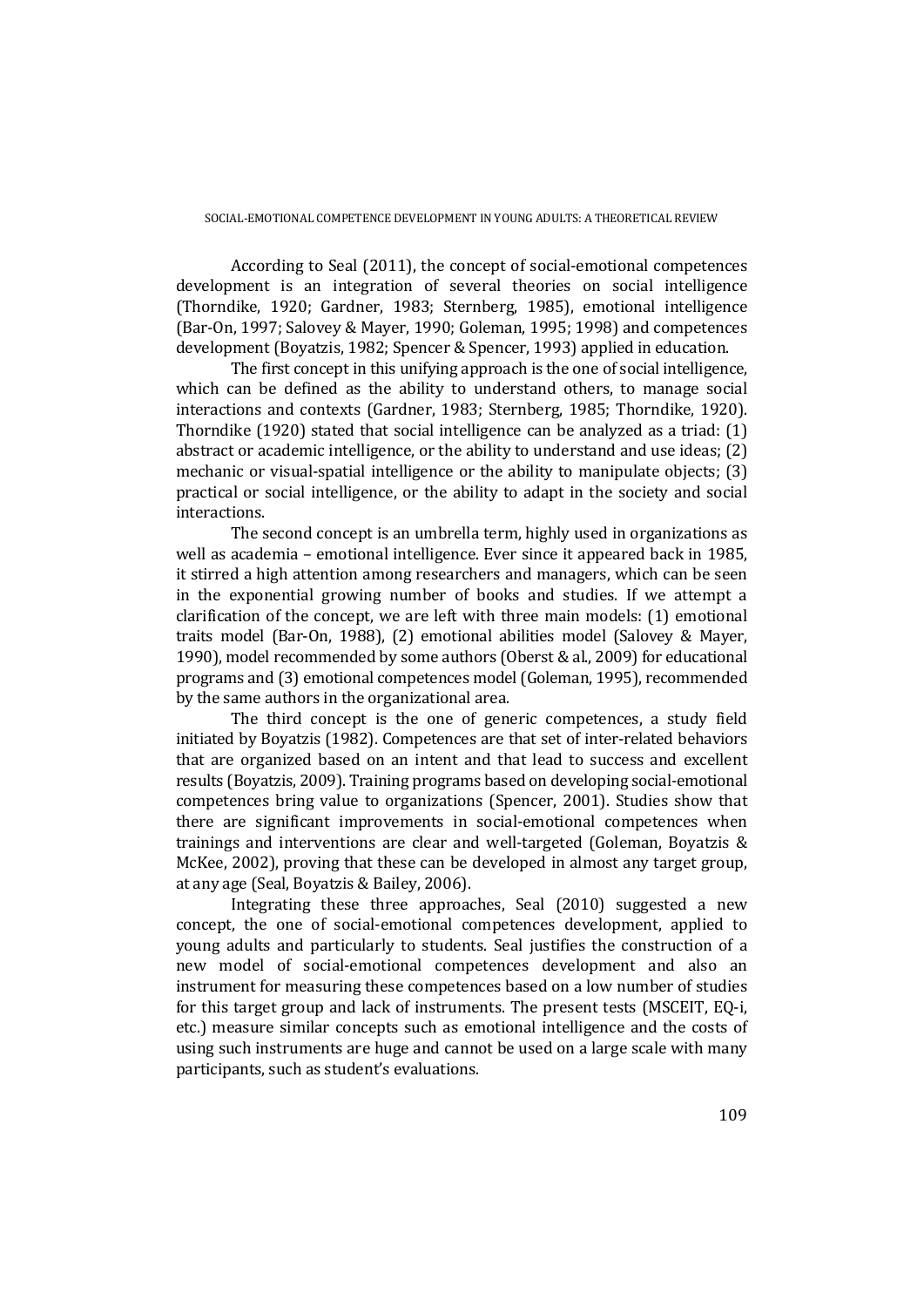The model suggested by Seal (2010) includes four distinct, yet interrelated factors:

- (1) self-awareness, which means recognizing and understanding one's emotional state, evaluating strengths and weaknesses and recognizing preferences;
- (2) respect towards others, namely considering other's opinions and anticipating consequences before acting;
- (3) connecting with others, or the ease or effort needed to build strong and significant relations with others;
- (4) orientation towards change, or the intention to self-change or changing others.

Self-awareness is also defined as knowing and understanding your own emotional states, evaluating your strengths and limitations and recognizing your preferences. It includes three categories: (a) emotional self-awareness, (b) correct self-evaluation and (c) identification of tendencies. Emotional selfawareness has two sub factors: knowing what you feel and knowing why you feel what you feel. The correct self-evaluation also has two sub factors: the talent part, or the correct evaluation of your strengths and the limitations part, or the correct evaluation of your weaknesses. Again, the identification of tendencies has two sub factors as well: closeness, or knowing your preferences and avoidance, or knowing what you dislike Seal, 2010).

Respect towards others include empathy and self-monitoring and is seen as the care and concern towards people and situations, done before acting, to avoid hurting those people. Empathy has two sub factors: understanding the way others feel and understanding the importance of others. Self-monitoring as well has two sub factors: anticipating consequences and thinking before acting or speaking. This factor can moderate the ability to recognize or understand the perspective others have, in order to interact better or avoid and solve conflicts (Colby & Sullivan, 2009).

Connection to others focuses on building significant relations and represents the regulation dimension of the model. The concept of connection includes sociability and intimacy and is understood as the ease or difficulty in developing good, quality relations with others, by exchanging ideas and feelings. Sociability involves two aspects: the comfort in building relations and the effort in keeping them working. Intimacy involves communicating thoughts and feelings and the level of trust and honesty.

Orientation towards change focuses on positively influencing others and represents the dimension of task regulation within the model. It is defined as the propensity to influence others in finding opportunities and the motivation for change. It includes initiative and inspiration, each with two sub factors. Initiative involves taking lead and the passion to coordinate groups. Inspiration involves the motivation to inspire others and the trust to coordinate others (Seal, 2010).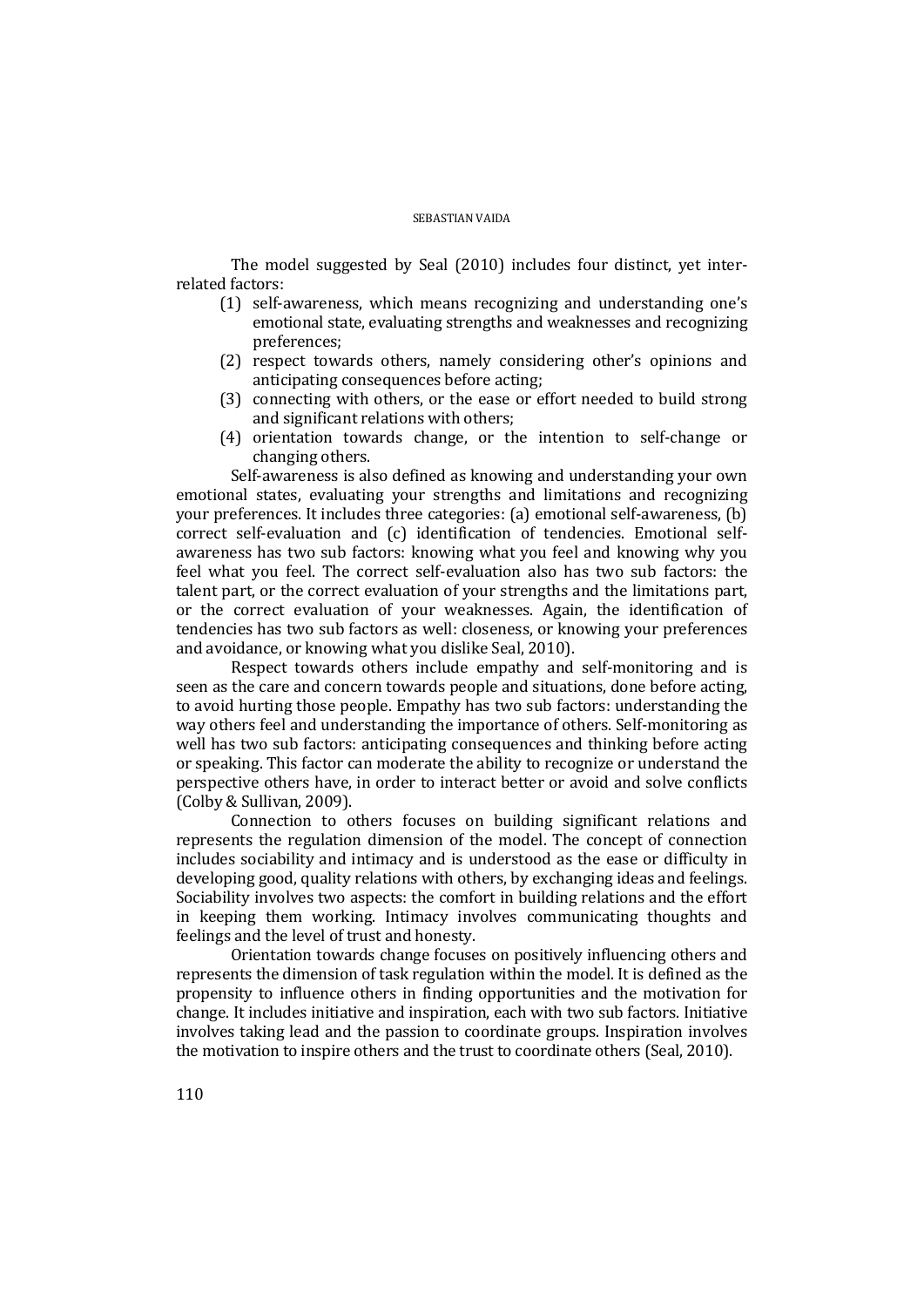This model, as an integrative one, offers the theoretical frame to understand young adult's emotions and behaviors, and it is ideal for planning and implementing personal development programs for improving socialemotional competences. It can be used both as a diagnostic tool for evaluating the level of social-emotional competences on each factor and as a development instrument. Based on this model, one can create a long term plan for developing young adults competences on all four factors.

### **Methodology**

To define the concept of social-emotional competences development, we relied on the studies published between 1990 and 2012, identified with several keywords: competence/competences/competency, social emotional, social competences, emotional competences, young adults, young adulthood, university students, higher education. We searched articles from the following data bases: APA Psych Info, Science Direct, Sage Pub, Ebsco, Elsevier, ProQuest and Springer Link.

## **Inclusion-exclusion criteria**

From a number of over 400 studies that we found on a first search based on the previously mentioned keywords, we then applied three criteria, to refine the results.

A first criterion was the year the articles were published. In a first stage we searched for those articles that appeared from 1990 till 2012, because 1990 was the year the concept of emotional intelligence was first published in a scientific journal. In all fairness, the first mentioning of the concept of emotional intelligence was in 1985, in a PhD research, but in the five years that followed, no other noticeable study was done. We then decided to narrow the period of time, because the studies that focused on both emotional intelligence and socialemotional competences only appeared in the beginning of the year 2000.

A second criterion was the age category that the concepts referred to. Thus, we eliminated the studies that analyzed social-emotional development in children.

And a third criterion was for the articles to belong to scientific journals (not books), peer reviewed, with a detailed analysis of the results and the study.

### **Data analysis**

After applying these criteria, we were left with a number of 30 studies, which we carefully analyzed to extract the relevant information for the purpose of this research.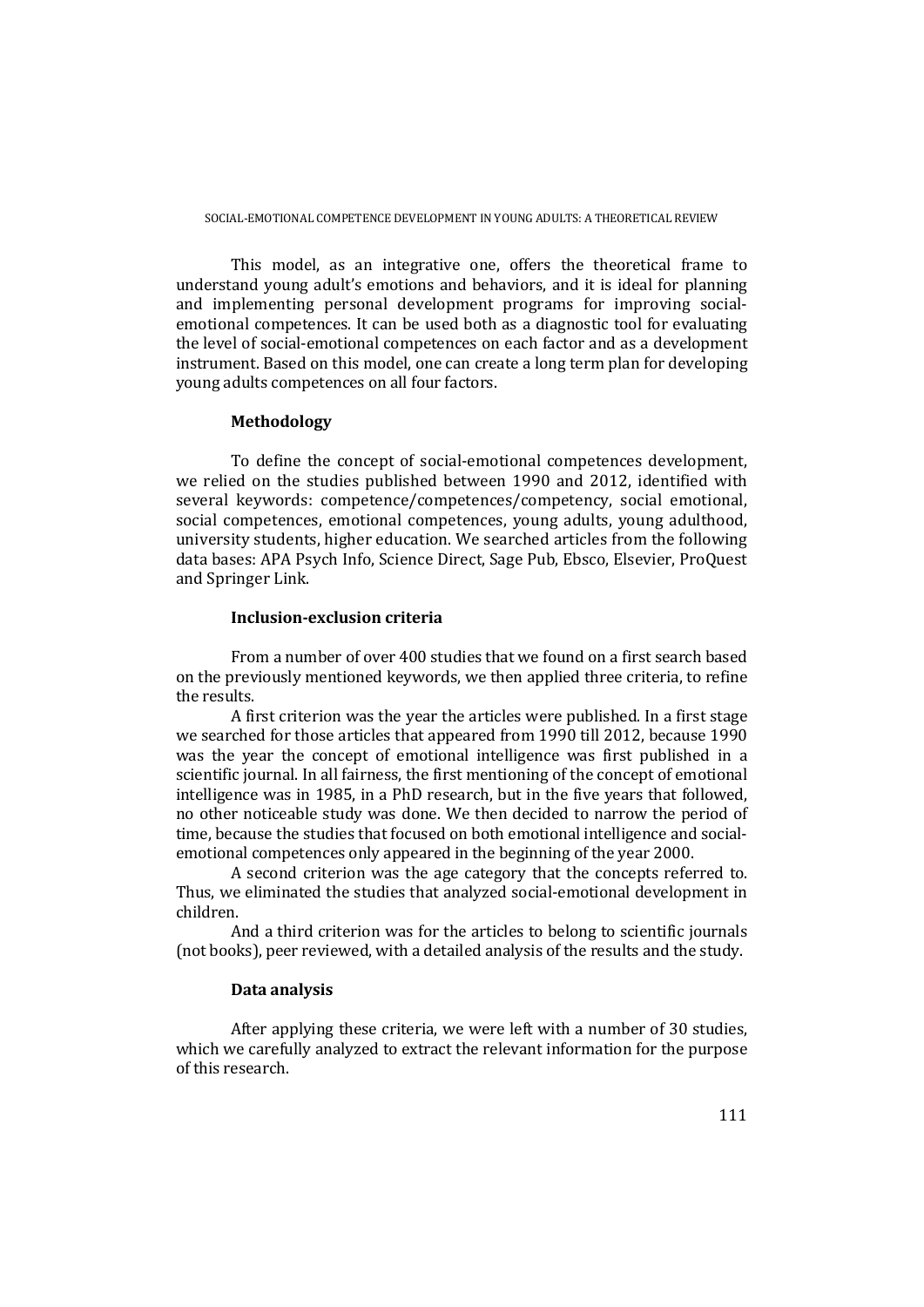Of a total of 30 articles, 4 articles (13%) discussed the concept of social competences, 15 articles (50%) talked about emotional competences and 11 articles (37%) were about social-emotional competences.

Competences are defined as being the description of the learning results, namely what a person knows or can prove to have learned, following a learning process (Oberst & al., 2009). As for the old polemics between intelligence and competence, the latter refers to the set of skills involved in solving problems in the personal and professional area, while the former involves subcomponents of these skills, present in the general form of thinking and understanding (Sternberg, 1985).

## **Conceptual Analysis**

*Social competences* are defined as the ability to successfully get involved in social and interpersonal relations, such as the ability to interpret verbal or nonverbal messages (Larson & al., 2007). There is an increasing body of research in the study of social development as a marker of psychosocial functioning of young adults, thus proving a higher interest of the scientific community.

In a larger approach, Topping, Bremner & Holmes (2000) defines social competences as the ability to integrate thoughts, emotions and behaviors so that social results can be valued in a certain context or culture. This way, a person that has good social competences is able to control one's emotions and behaviors, to achieve the desired results, in a large array of contexts.

Although social competence is a larger and more generic term, it is often equaled to the one of social skills which, normally, refers to specific behaviors, either verbal or nonverbal, such as eye contact, voice tonality or even more general behaviors such as assertiveness (Oberst & al., 2009). At a closer look, we see that there is a fine difference between social competences and social skills and that the two concepts are not identical (Black & Ornelles, 2001). Skills are specific abilities needed to perform in a certain task (McFall, 1982), and social skills are measurable interpersonal behaviors. Competences, on the other hand, are more general and measure the general performance in a certain task (Black, 2001). Therefore, social competences include more general behaviors and responses, with a very interpersonal nature.

Starting from Thorndike's (1920) definition on social competence as the ability to act wisely in human relations, Smart & Sanson (2003) define the concept as referring to the range of socially appropriate behaviors and responses such as cooperation, initiation of relations, interaction with others, conflict resolution or helping others. Four factors become transparent in this approach: assertiveness, self-control, responsibility and empathy. In terms of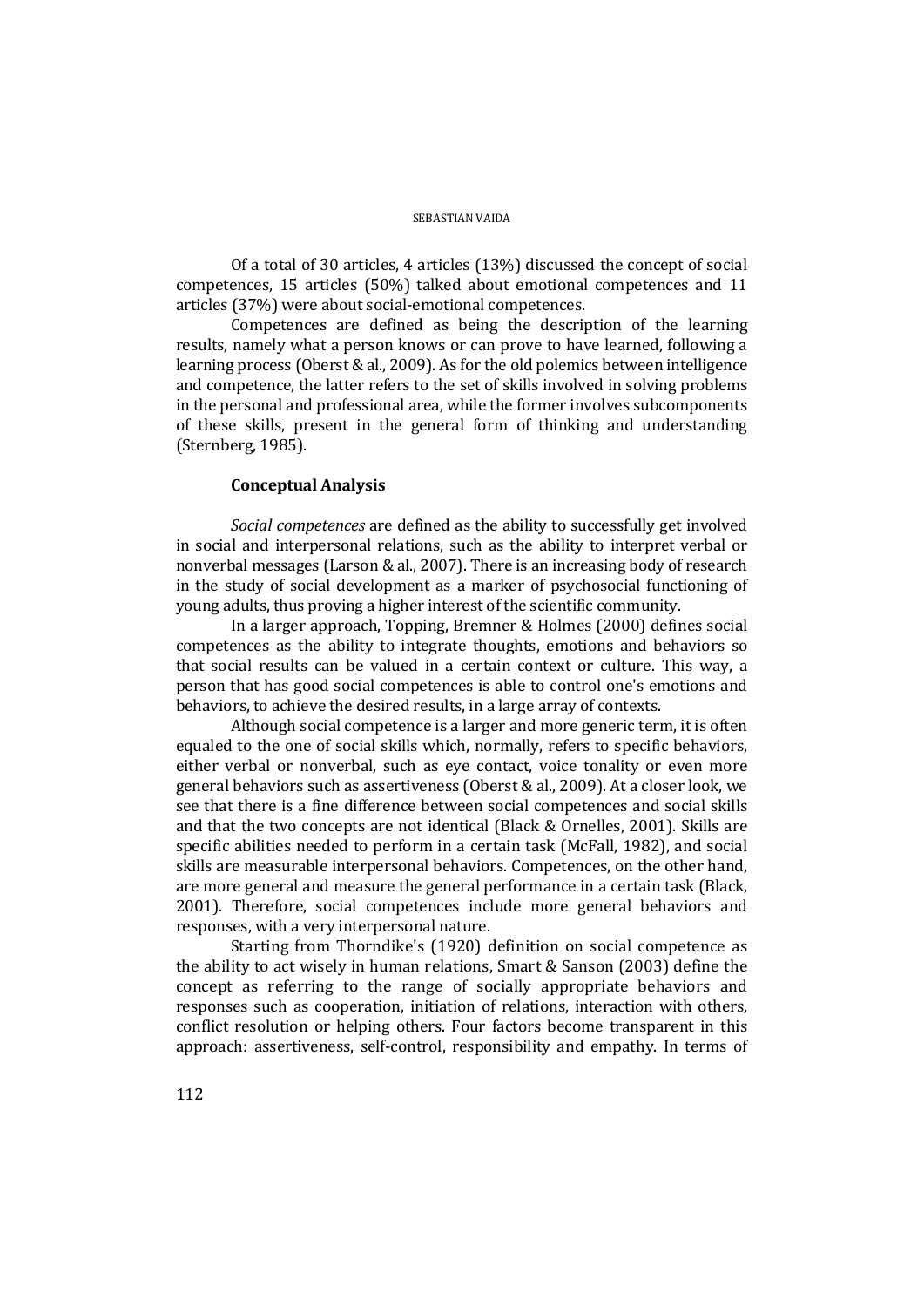relating social competences with other factors, it was shown that people with high social competences tend to feel less depressed, anxious or stressed. Also, they get involved in less antisocial behaviors and, in general, are more satisfied with their life achievements (Smart & Sanson, 2003). As time passes by, the stability of social competences lowers, proving once again the need for developing these competences at all ages, for the entire life span.

In the attempt to understand and define *emotional competences*, Seal & Andrews-Brown (2010) begin from the approaches on emotional intelligence. There are nowadays tenths of thousands of articles on emotional intelligence, in one context or another, or related to other psychological concepts. In essence though, there are three main approaches, and the studies about the concept of emotional intelligence fall in one of these three categories.

The first perspective is the one of emotional quotient (EQ), developed by Bar-On, which focuses on the general wellbeing, measured with the Eqi, Emotional Quotient Inventory (Bar-On, 1997).

The second approach is developed by Mayer & Salovey (1990), which focuses on emotional abilities, measured with MSCEIT (Mayer-Salovey-Caruso Emotional Intelligence Test) (Mayer & al., 2000).

And the third view is the one developed by Goleman (1995), centered on behaviors that lead to performance, measured with ECI (Emotional Competence Inventory) (Boyatzis & Goleman, 2002).

In other words, Bar-On suggests a model of emotional coefficient, Mayer & Salovey propose a model of emotional abilities and Goleman a model of emotional competences. Reuniting these three approaches, Seal (2010) suggests a more integrative model which can offer a better understanding of the concept of emotional intelligence and its role in the development of emotional competences. Seal considers that a possible solution to this never ending debate is to treat the concept as a holistic one. In this view, the emotional abilities moderate the relation between the emotional traits and the active emotional competences, in order to identify and regulate one's and others' emotions for a successful adaptation to the environment.

To eliminate the possible confusions that might arise between emotional intelligence and emotional competences, Goleman (1998) shows that emotional competences are rooted in emotional intelligence, but they are a developed ability that leads to special results. In other words, people have the potential of emotional intelligence, but also need to learn how to develop their emotional competences. This way, emotional intelligence is at the base of emotional competences, which are, in turn, antecedents to performance. This proves that the mere presence of emotional intelligence is not enough. This means that people with a high emotional intelligence have the capacity to learn and develop certain competences not that those competences have been developed too. As an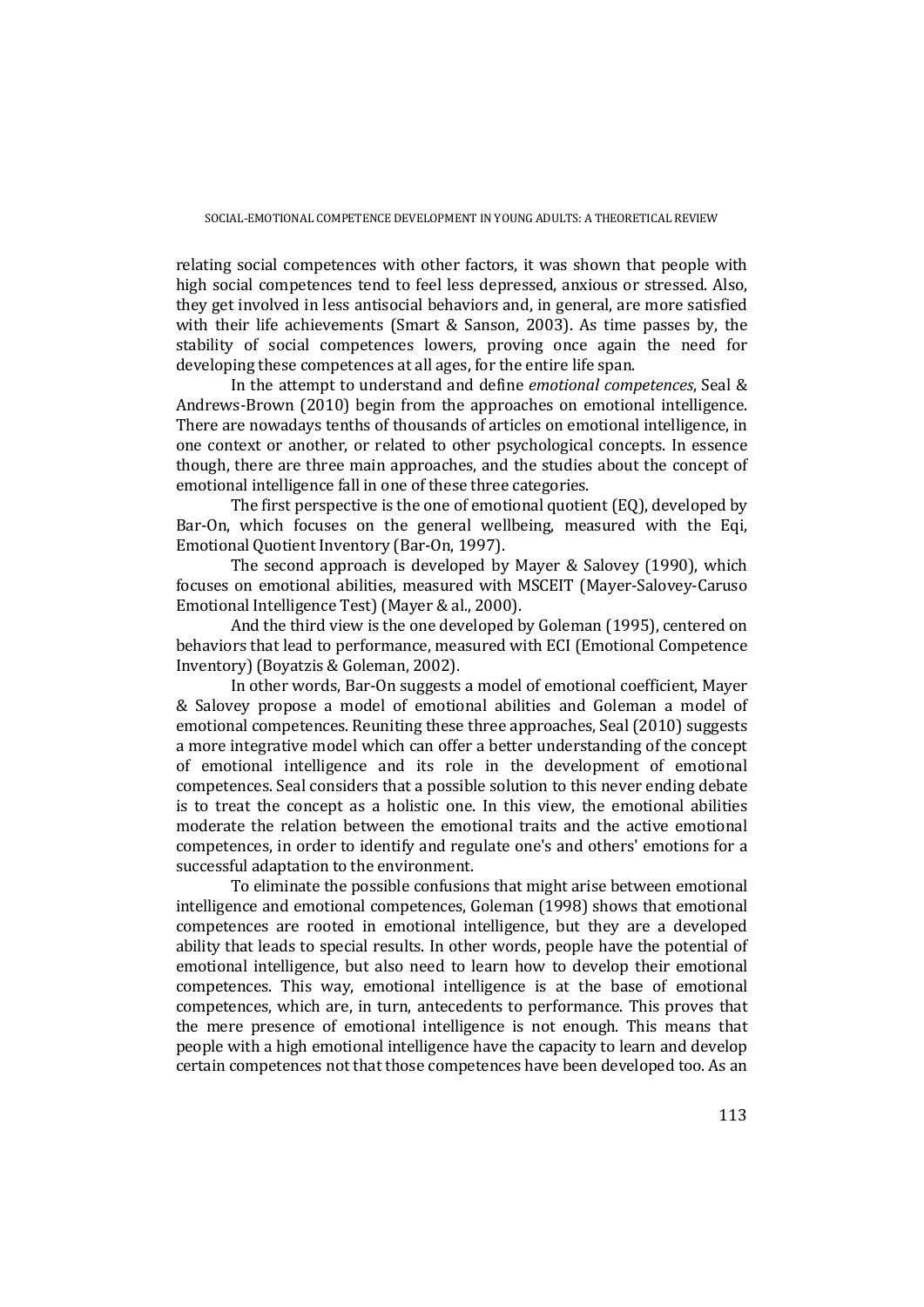analogy, Goleman suggested the idea of musical education, where some people are born with an incredible voice but without a proper training and musical education, they will never become outstanding singers. Confirming Goleman's studies, Abraham (2004) claims that emotional intelligence is really a predictor of performance when it acts through emotional competences. This is why, explains the author, many researches made on organizations and institutions found little or no contribution of emotional intelligence to overall performance ((Murensky, 2000; Wolff, Pescosolido, & Druskat, 2002; Wong & Law, 2002).

On the same idea, Wakeman (2006) suggests that emotional competences cannot exist without the factors of emotional intelligence, which support the development of these competences. A person who is capable of emotion regulation has the possibility to develop an emotional competence in selfdiscipline. Similarly, a person who can correctly identify his/her emotions has the possibility to develop an emotional competence in empathy or conflict management. In both cases, it's clear that emotional intelligence factors offer the elements for developing emotional competences. Wakeman (2006) suggested that a person's level of emotional intelligence can be assessed in a certain degree by measuring the emotional competences developed by that person.

Oberst & al. (2009) considers emotional competences to be the individual differences that appear while doing emotions management and solving emotional problems (Ciarrocchi & Scott, 2006) and emotional intelligence to be the ability to perceive correctly one's and others' emotions in order to facilitate thinking and understand and control emotions (Mayer & Salovey, 1997). Ciarrocchi & Scott (2006) avoid using the term of emotional intelligence because they consider that, for a concept to be considered intelligence, it should be measured with an ability test with "right" or "wrong" answers. Wang & al. (2011) differentiates emotional intelligence from emotional competence motivating that the first is somewhat innate, while the latter can be learned and developed, thus confirming previous studies (Goleman, 1998).

*Social emotional competences.* To understand and define socialemotional competences in students, we should start from the main roles of the higher education institutions: (a) preparing professionals on specific domains; (b) doing impact, innovative and up to date researches and (c) developing "cultivated" people. In this view, Ortega refers to culture in a broad sense, which involves values and a global vision. This way, the educational functions of the higher education institutions can be summarized as transmitting knowledge, procedures/techniques and attitudes. In other words, "knowing", "doing" and "being" (Oberst & al., 2009). The last dimension, the attitude, includes inter and intrapersonal competences which, also include social and emotional competences.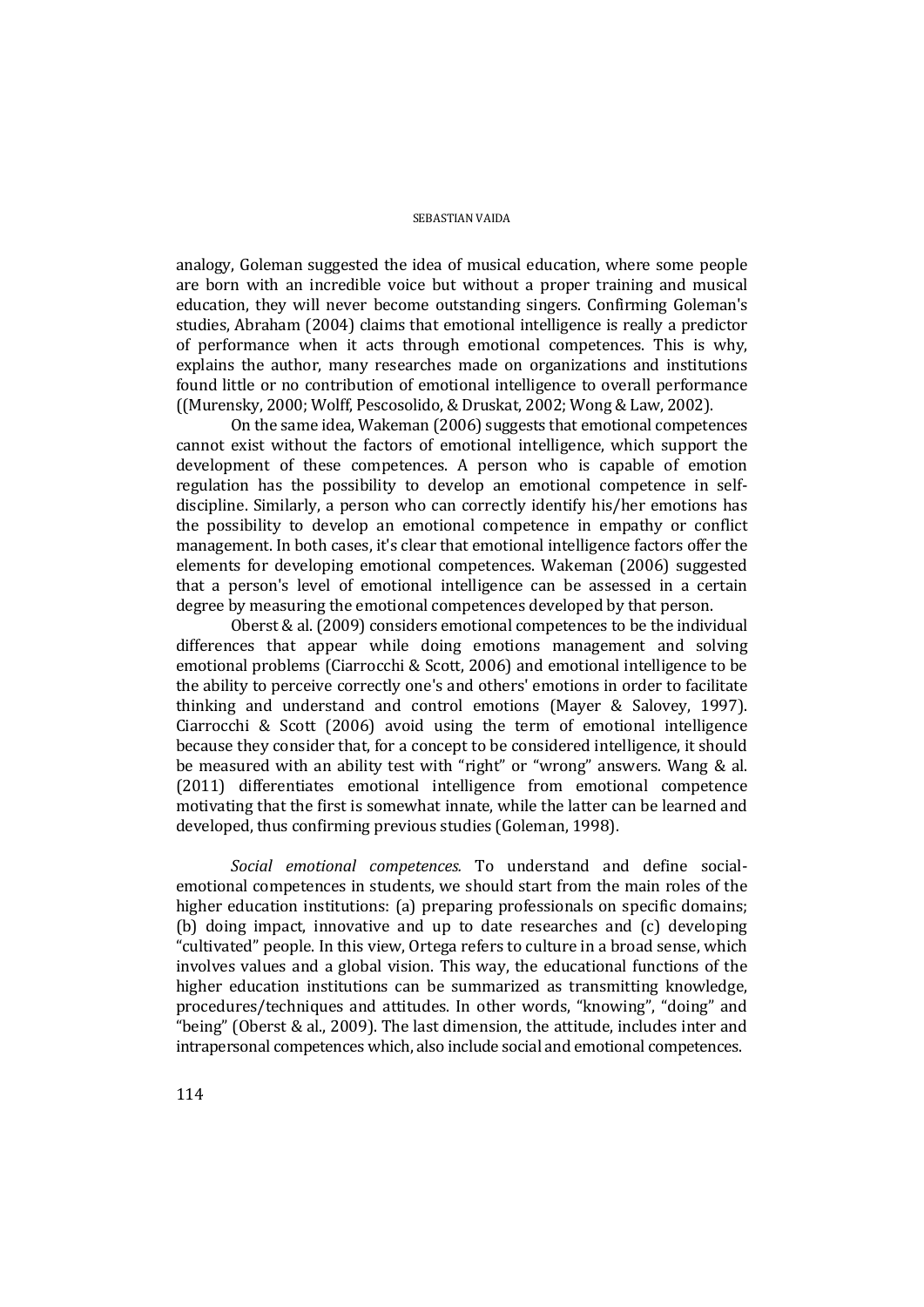Trying to develop social-emotional competences with young adults, Seal & al. (2011) suggested a new model, based on the theories of social intelligence (Thorndike, 1920; Gardner, 1983; Sternberg, 1985), emotional intelligence (Bar-On, 1988; Salovey & Mayer, 1990; Goleman, 1995; 1998) and theories of competence development (Boyatzis, 1982; Spencer & Spencer, 1993). This model is organized on two dimensions and it includes four distinct factors: selfawareness, considering others, connection with others and impact changes. The two dimensions of the model focus on recognizing one's and others' emotions (for the first two factors) and regulating relations and tasks (for the last two factors). The model can be used either as a diagnostic tool, with the possibility to evaluate competences on each factor or as a development instrument, allowing the identification of strengths and weaknesses. According to the theory of self-directed change, learning appears when one can notice the difference between the present level of development and the desired level (Boyatzis, 1994; 2006; Taylor, 2006). this way, once identified the competences on each factor, one can design and implement an efficient development plan.

For a better understanding of these three concepts (social competences, emotional competences and social-emotional competences, as referred to young adults), we present a summary of the definitions depicted from the selection of the 30 articles previously mentioned:

### **Table 1.** Definitions of social competence, emotional competence, and social-emotional competence.

## **Social competences**

| <b>Definition</b>                                                                           | <b>Reference</b>       |
|---------------------------------------------------------------------------------------------|------------------------|
| Social competence refers to those behaviors and answers with                                | Black & Ornelles, 2001 |
| an interpersonal nature.                                                                    |                        |
| A learned modality of behaving, that is socially accepted and                               | Smart & Sanson, 2003   |
| allows efficient interaction with other persons.                                            |                        |
| The ability to successfully get involved in social interactions and Larson, Whitton, Hauser |                        |
| interpersonal relations, as well as the ability to correctly                                | & Allen, 2007          |
| interpret verbal and nonverbal messages.                                                    |                        |
| A way to build and manage social relations in a certain context. Murakami, Murray, Sims     | & Chedzey, 2009        |
| <b>Emotional competences</b>                                                                |                        |
| <b>Definition</b>                                                                           | <b>Reference</b>       |
| Individual differences concerning how efficient people control                              | Ciarrochi, Deane &     |
| their emotions and emotional problems.                                                      | Anderson, 2002         |
| Those competences that, based on emotional intelligence,<br><i>predict performance.</i>     | Abraham, 2004          |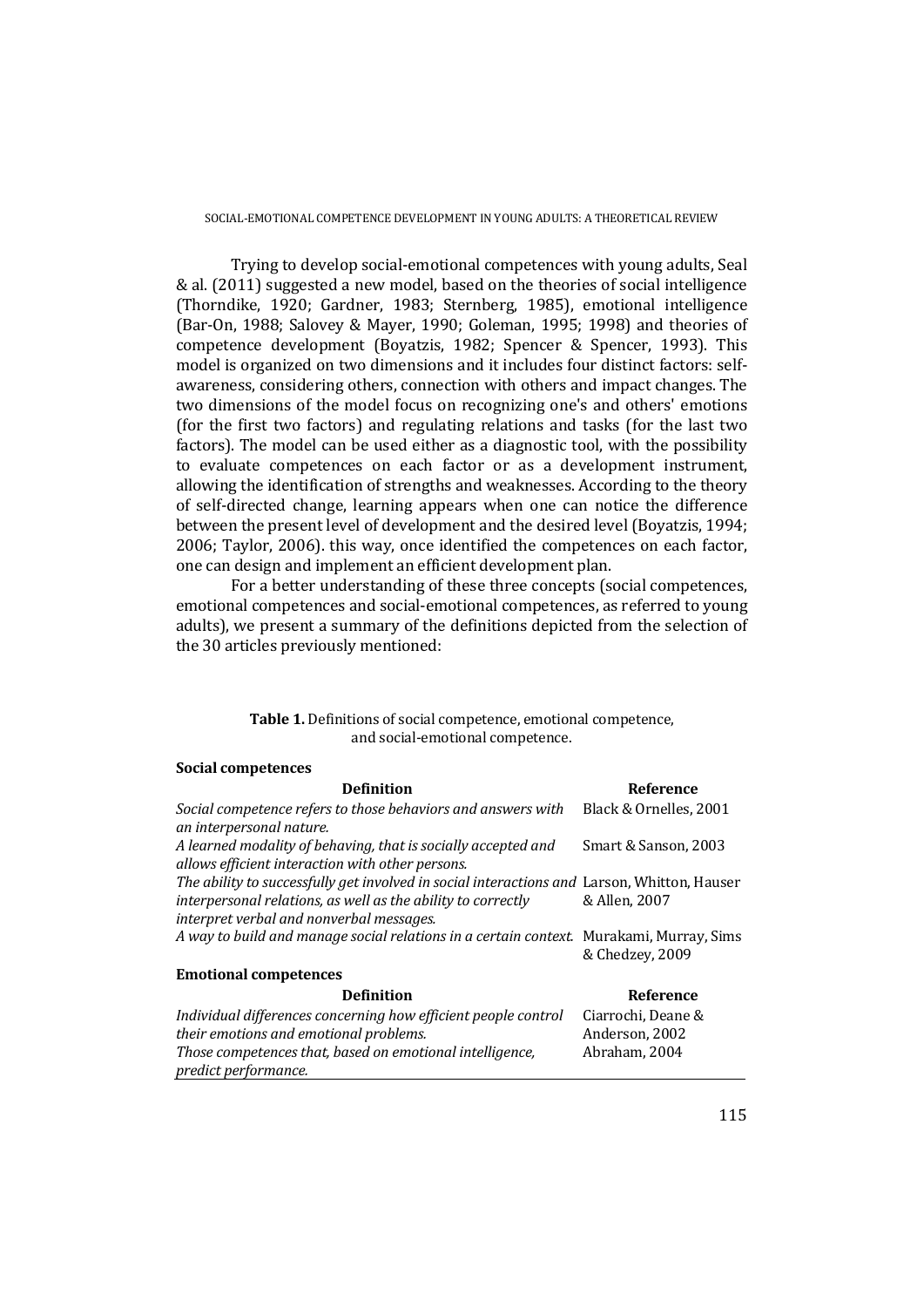| Self-awareness (emotional awareness, self-trust), self-<br>management (emotional control, trust, adaptability, optimism,<br>initiative), social awareness (empathy, organizational<br>awareness), relations management (developing others, leadership,<br>communication, conflict management, teamwork, collaboration). | Offermann, Bailey,<br>Vasilopoulos, Seal, Sass,<br>2004                      |
|-------------------------------------------------------------------------------------------------------------------------------------------------------------------------------------------------------------------------------------------------------------------------------------------------------------------------|------------------------------------------------------------------------------|
| Interpersonal abilities and skills, adaptability and stress<br>management, that can lead to academic success.<br>The ability to identify, use and make a proper management of                                                                                                                                           | Parker, Summerfeldt,<br>Hogan, Majeski, 2004<br>Drago, 2004                  |
| emotions.                                                                                                                                                                                                                                                                                                               |                                                                              |
| A category of skills that relates to a proper management of<br>internal emotions, external situations and relations, all<br>promoting mental health.                                                                                                                                                                    | Flowers, 2005                                                                |
| The ability to perceive emotions, access and generate emotions,<br>understand and regulate them in order to promote intellectual<br>and emotional development.                                                                                                                                                          | Wakeman, 2006                                                                |
| The way that a person manages his/her emotions in daily life<br>situations or at work.                                                                                                                                                                                                                                  | Seal, Andrews-Brown,<br>2010                                                 |
| The ability to reason upon emotions and control them in order<br>to improve thinking.                                                                                                                                                                                                                                   | Harrison & Fopma-Loy,<br>2010                                                |
| Individual differences in identifying, expressing, understanding,<br>regulating and using emotions.                                                                                                                                                                                                                     | Nelis, Kotsou, Quoidbach,<br>Hansenne, Weytens,<br>Dupuis, Mikolajczak, 2011 |
| The ability to identify, understand, express and control one's<br>and other's emotions.                                                                                                                                                                                                                                 | Kotsou, Nelis, Gregoire,<br>Mikolajczak, 2011                                |
| <b>Social-emotional competences</b>                                                                                                                                                                                                                                                                                     |                                                                              |
| Definition                                                                                                                                                                                                                                                                                                              | Reference                                                                    |
| Competences that lead to learning, interpersonal development<br>and increase academic potential.                                                                                                                                                                                                                        | Liff, 2003                                                                   |
| Set of skills involved in achieving performance or solving<br>personal or professional problems.                                                                                                                                                                                                                        | Castejon, Cantero & Perez,<br>2008                                           |
| Description of the learning results (what a person knows or can<br>prove, as a result of a learning process).                                                                                                                                                                                                           | Oberst, Gallifa, Farriols &<br>Villaregut, 2009                              |
| Personal ability to use emotional information, behaviors and<br>traits, to facilitate socially desirable results.                                                                                                                                                                                                       | Seal, Naumann, Scott &<br>Royce-Davis, 2011                                  |
| A way of monitoring, disciminating and using emotional<br>information to facilitate thinking.                                                                                                                                                                                                                           | Galal, Carr-Lopez, Seal,<br>Scott, & Lopez, 2012                             |
| Improvement of personal abilities for a proper management to<br>the environment challenges.                                                                                                                                                                                                                             | Seal, Beauchamp, Miguel,<br>Scott, Naumann, Dong &<br><b>Galal</b> , 2012    |
| Abilities like self-motivation and frustration tolerance, impulse<br>control and delaying rewards, empathy.                                                                                                                                                                                                             | Stewart & Chisholm, 2012                                                     |
| Product of emotional development and social learning, that can Wang, Wilhite, Wyatt,<br>happen in an educational frame.                                                                                                                                                                                                 | Young, Bloemker &<br>Wilhite, 2012                                           |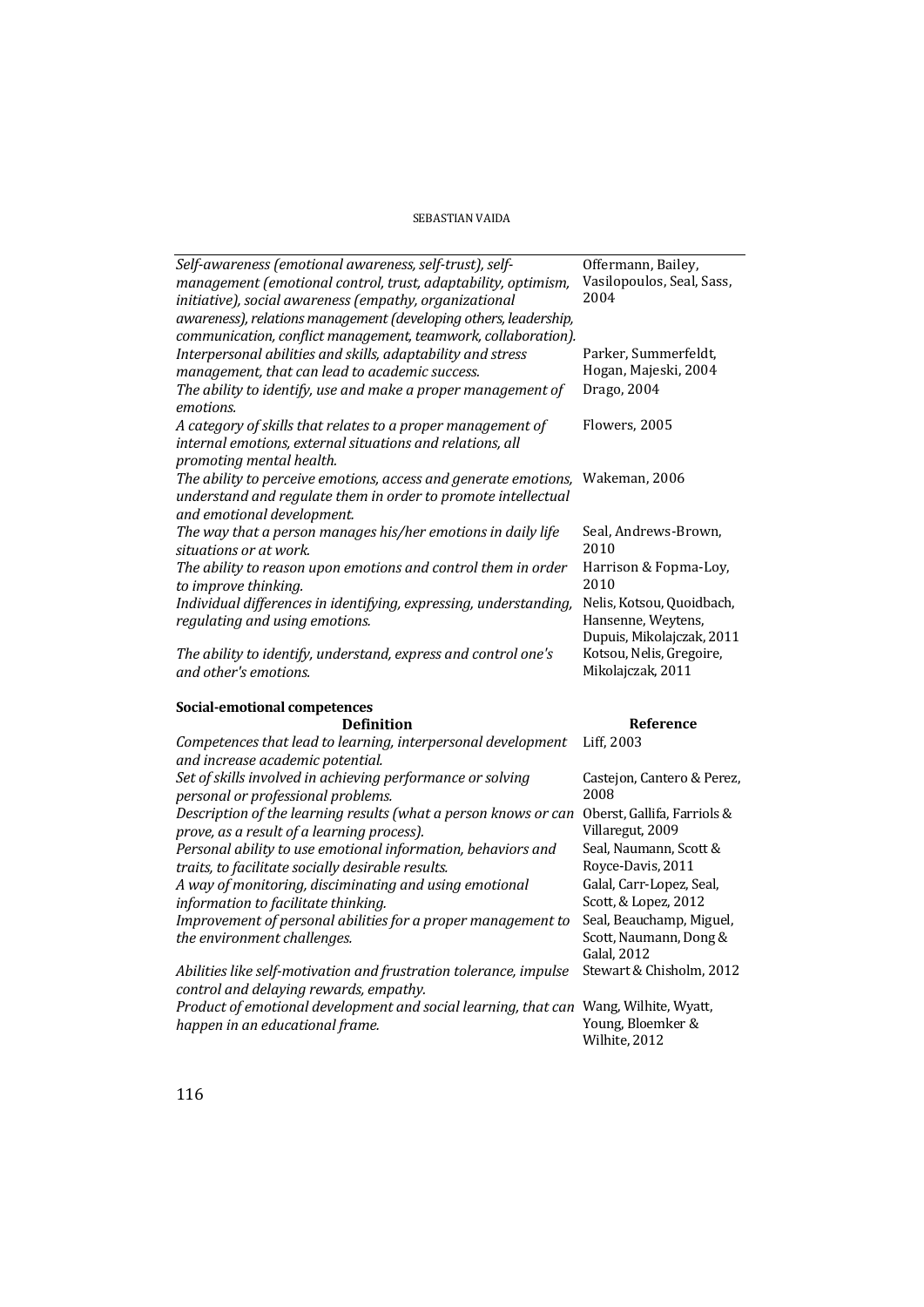## **Conclusions**

As a result of this theoretical analysis of the concept of social-emotional competences development in young adults, we can draw a series of useful conclusions.

First and foremost, it is clear that the concepts of emotional intelligence and social-emotional competence are closely linked both in theory and applications (Goleman, 1998; Seal & Andrews-Brown, 2010; Wang & al., 2011). Probably this close relation led to the difficulties in defining the concepts and seldom considering them as similar or even identical (Nelis & al., 2011).

Second, we found a conceptual difference between the two terms. Emotional intelligence represents a set of innate factors (Goleman, 1998), while social-emotional competences can be developed (Spencer, 2001; Boyatzis & al., 2002). Prerequisites like emotional intelligence are certainly necessary but not sufficient. This way, we can explain why emotional intelligence can have little or no contribution over general performance (Murensky, 2000; Wolff, Pescosolido, & Druskat, 2002; Wong & Law, 2002) and why it becomes a good predictor only when it acts through social-emotional competences (Abraham, 2004). Therefore, we can state that emotional intelligence is at the base of emotional competences (Goleman, 1989), which are antecedents of performance. Worth being noticed is the fact that a high level of emotional intelligence does not guarantee success and performance, unless social-emotional competences are developed too.

Third, we noticed that the development of social-emotional competences can be done based on the understanding and development of emotional intelligence. The clarifications brought by Seal & Andrews-Brown (2010) are very important, because they present the three main models existing in the scientific literature and offer an integrative model. The two authors suggest that emotional intelligence should be analyzed as a holistic construct, where emotional abilities moderate the relation between emotional traits and emotional competences. From a wide range of definitions for the analyzed concepts, we extracted the following four as working definitions:

a) competences are the capacity to adopt the behaviors that lead to performance.

b) social competences represent the ability to control the behaviors and responses that have an interpersonal nature, with the intent of building successful relations, in a wide array of contexts.

c) emotional competences are based on emotional intelligence and imply an emotional management (identify, express, understand, regulate and use of emotions) and predict performance in a personal and professional level.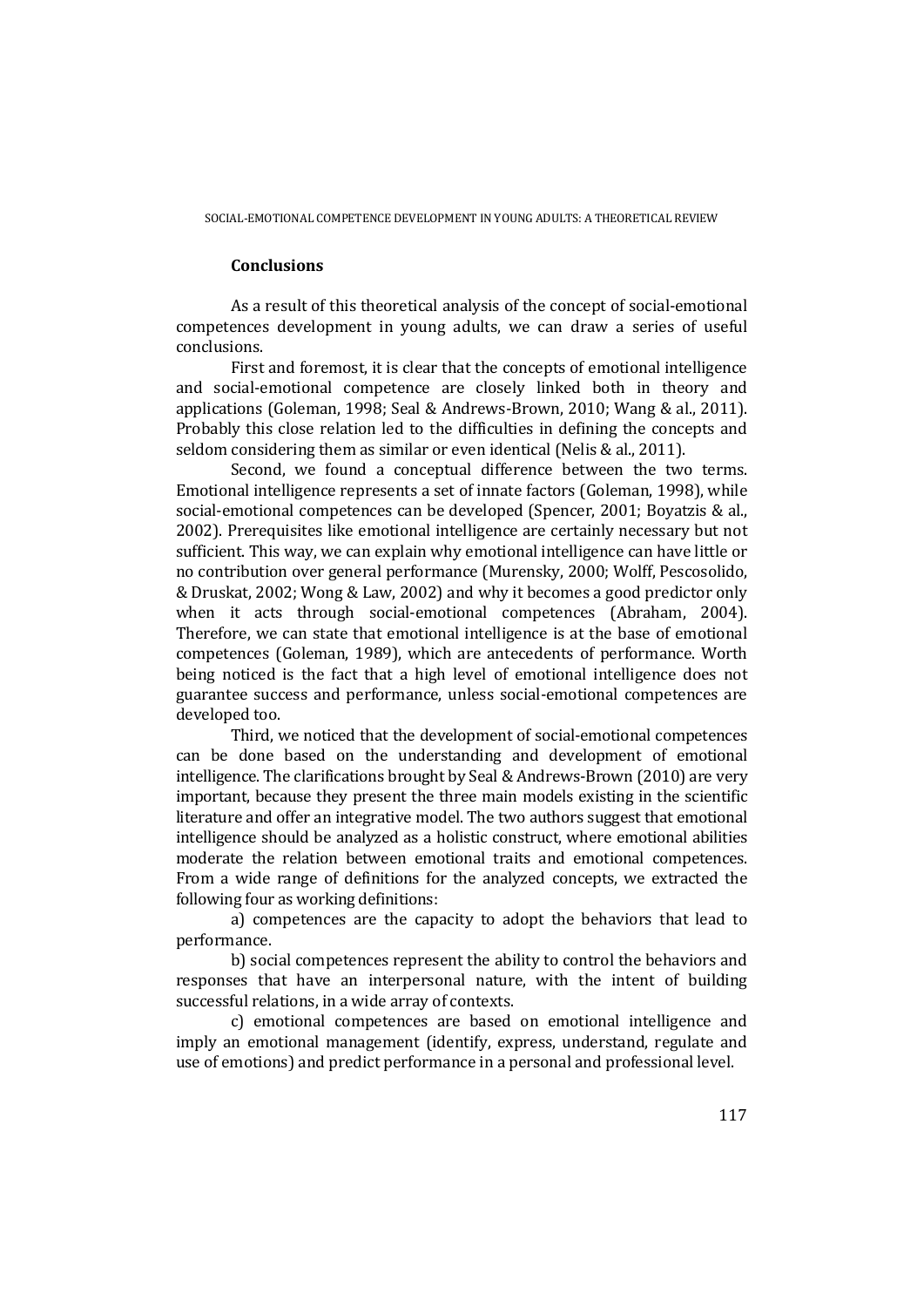d) social-emotional competences are a product of emotional development and social learning (what one knows or can prove to have learned), that lead to improvements in inter or intrapersonal relations and personal or professional performance.

We found that competences can be improved through learning (Kolb, 1984) and that social-emotional competences are highly necessary (Flowers, 2005; Harrison & Fopma-Loy, 2010; Galal & al., 2012) and bring significant improvements both socially (Nelis, 2011) and physically, in the form of stress reduction (Kotsou, 2011).

In summary, some of the conclusions of this theoretical review state that competences can be developed at any age and social-emotional competences fit this rule. The development of these competences has proven to have many benefits and is a necessity in the present world. On the plus side, there are many theoretical models that can be used to design and implement long term programs for social-emotional competences development for young adults. The link between social-emotional competences and emotional intelligence is an interdependent one; based on emotional intelligence, socialemotional competences can be developed and lead to personal and professional performance. And, last but not least, social-emotional competences are a product of emotional development and social learning, which lead to improvements and performance.

## **REFERENCES**

- Abraham, R. (2004). Emotional competence as antecedent to performance: a contingency framework. *Genetic, Social, and General Psychology Monographs,*  2004, *130*(2), 117–143.
- Bar-On, R. (1997). *BarOn Emotional Quotient Inventory (EQ-i): Technical Manual*. Toronto: MultiHealth Systems.
- Black, R.S. & Ornelles, C. (2001). Assessment of social competence and social networks for transition. *Assessment for Effective Intervention, 26(4),* 23-39.
- Boyatzis, R.E. (1982). *The competent manager: A model for effective performance.* NY: John Wiley & Sons.
- Boyatzis, R.E. & Saatcioglu, A. (2007). A 20-year view of trying to develop emotional, social and cognitive intelligence competencies in graduate management education. *Journal of Management Development*, Vol. 27 No. 1, 2008, pp. 92-108.

Boyatzis, R.E. (2009). Competencies as a behavioral approach to emotional intelligence. *Journal of Management Development*, 28(9), 749-770.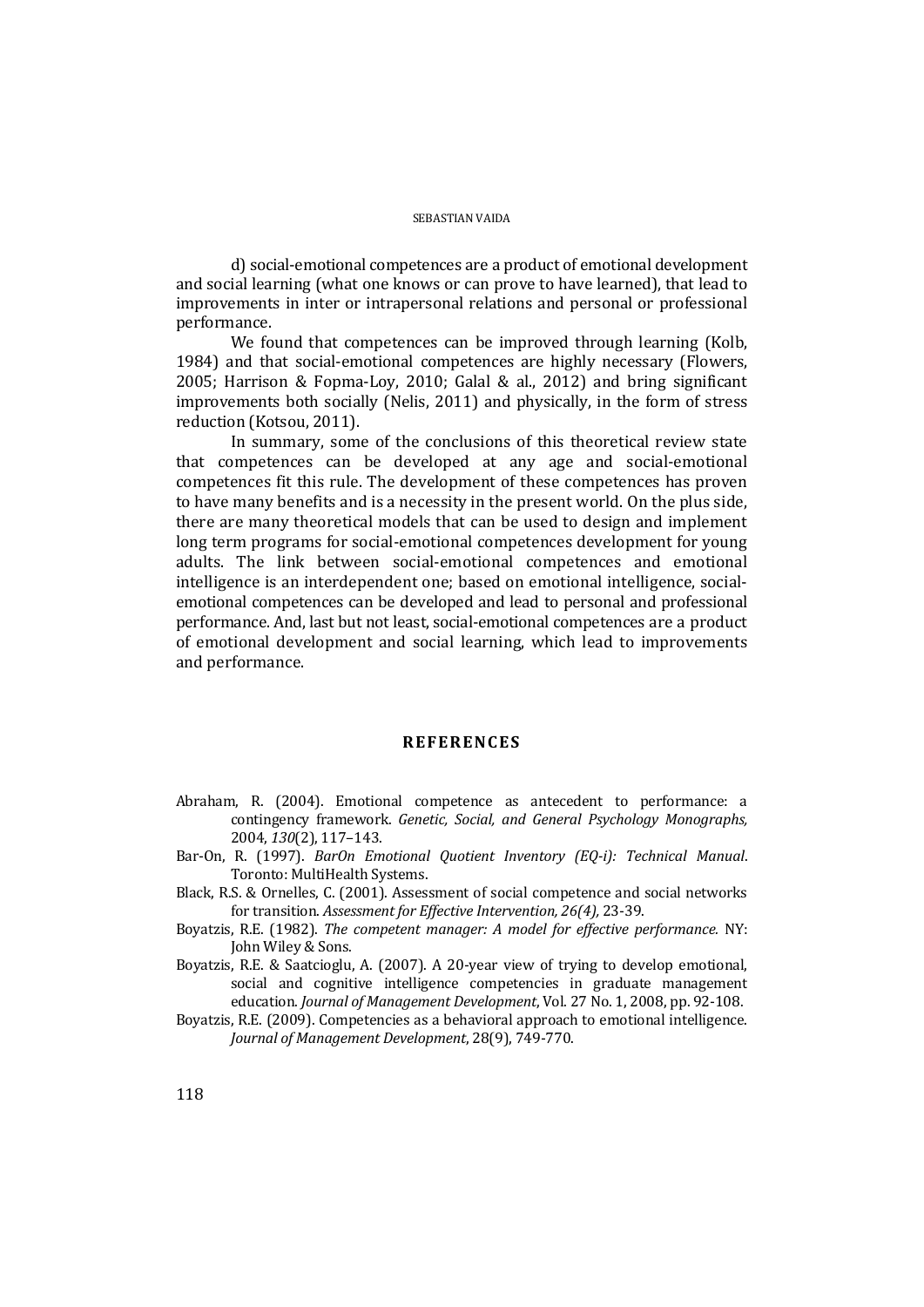- CASEL (1997). *Promoting Social and Emotional Learning: Guidelines for Educators,* ASCD*.*
- CASEL (2003). *Creating Connections for Student Success,* Annual Report.
- CASEL (2013). CASEL Guide. Effective Social and Emotional Learning Programs, retrieved from *http://casel.org/guide/*
- Castejon, J.L., Cantero, P., & Perez, N. (2008). Differences in the socio-emotional competency profile in university students from different disciplinary areas. *Journal of Research in Educational Psychology, No 15,* vol. 6 (2), pp. 339-362.
- Ciarrochi, J., Deane, F., & Anderson, S. (2002). Emotional intelligence moderates the relationship between stress and mental health. *Personality and Individual Differences, 32*, 197–209.
- Ciarrochi, J. & Scott, G. (2006). The link between emotional competence and well-being: a longitudinal study. *British Journal of Guidance and Counselling, vol 34,* no2, pp. 231-243.
- Colby, A., & Sullivan, W.M. (2009). Strenghtening the foundations of students' excellence, integrity and social contribution. *Liberal Education,* 95(1), 22-29.
- Drago, J.M. (2004). The relationship between emotional intelligence and academic achievement in non-traditional college students. Retrieved from *http://www.eiconsortium.org/dissertation\_absstracts/drago\_j.htm*
- Durlak, J.A., & Weissberg, R.P. (2007). *The impact of after-school programs that seek to promote personal and social skills.* CASEL, University of Illinois at Chicago. Retrieve from *http://www.casel.org/downloads/ASP-Full.pdf*
- Durlak, J.A., Weissberg, R.P., & Pachan, M. (2010). A meta-analysis of after-school programs that seek to promote personal and social skills in children and adolescents. *American Journal of Community Psychology*, 45, 294–309.
- Elias, J.M. (2003). *Academic and Social Emotional Learning.* International Academy of Education. Retrieved from *http://www.ibe.unesco.org*
- Elias, M.J., Zins, J.E., Weissberg, R.P., Frey, K.S., Greenberg, M.T., Haynes, N.M., Kessler, R., Schwab-Stone, M.E., & Shriver, T.P. (1997). Promoting social and emotional learning: Guidelines for educators. Alexandria, VA: Association for Supervision and Curriculum Development.
- Flowers, L.K. (2005). The missing curriculum: experience with emotional competence education and training for premedical and medical students. *Journal of the National Medical Association, vol. 97,* 9, 1280-1287.
- Galal, S., Carr-Lopez, S., Seal, C.R., Scott, A.N., Lopez, C. (2012). Development and Assessment of Social and Emotional Competence through Simulated Patient Consultations. *American Journal of Pharmaceutical Education, 76*, 1-7.
- Gardner, H. (1993). *Frames of mind: The theory of multiple intelligences*. New York, NY: Basic Books.
- Goleman, D. (1995). *Emotional intelligence: why it can matter more than IQ.* New York: Bantam.
- Goleman, D. (1998). *Working with emotional intelligence*. New York: Bantam Books.
- Goleman, D. Boyatzis, R. E., & McKee, A. (2002). *Leadership and emotional intelligence*. Boston: Harvard Business School Press.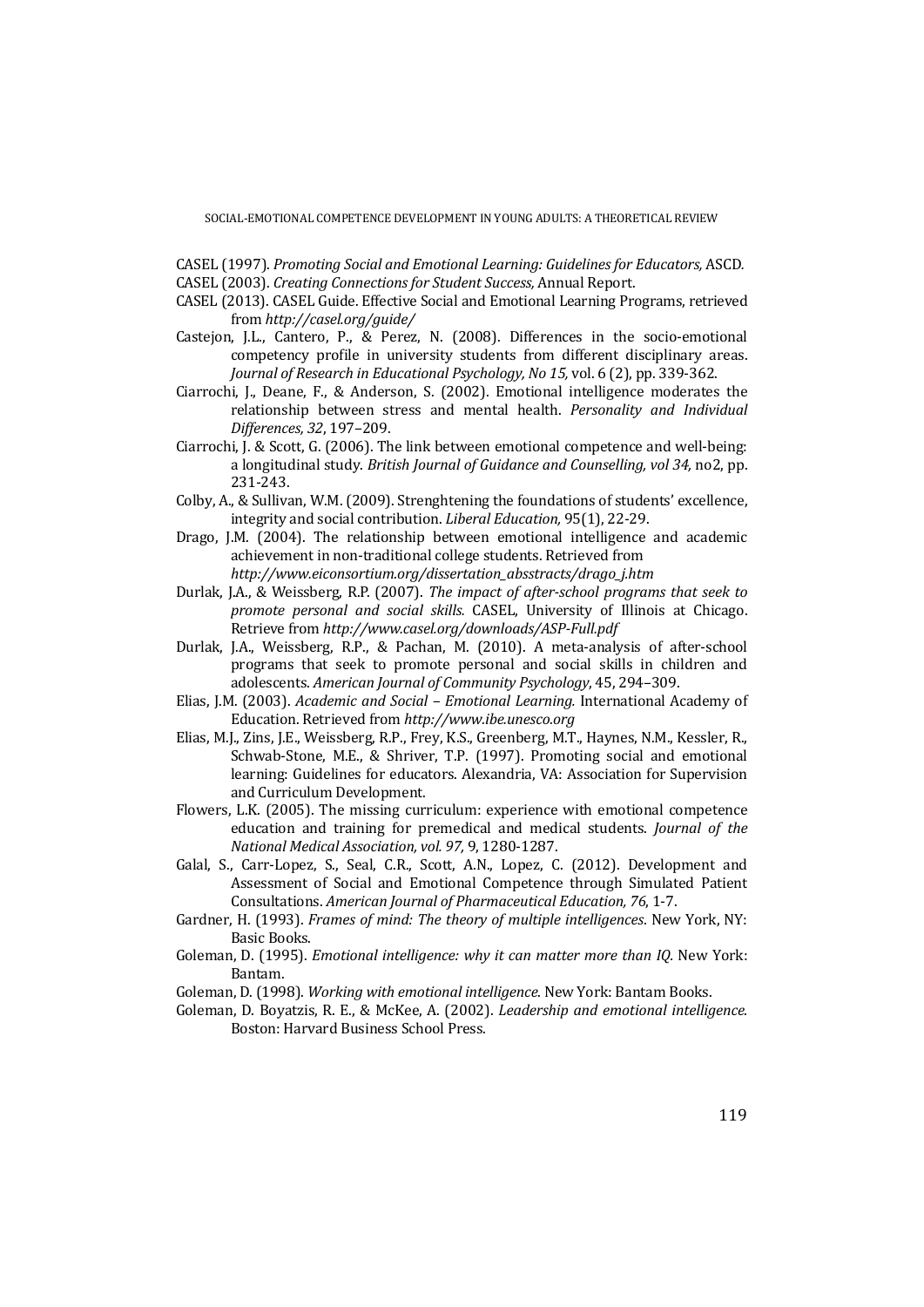- Harrison, P.A. & Fopma-Loy, J.L. (2010). Reflective Journal Prompts: A Vehicle for Stimulating Emotional Competence in Nursing. Journal of Nursing Education, Vol. 49, No. 11, 644-652.
- Kolb, D.A. (1984). *Experiential learning: Experience as the source of learning and development*. New Jersey: Prentice-Hall.
- Kotsou, I, Nelis D, Grégoire J, Mikolajczak M. (2011). Emotional plasticity: conditions and effects of improving emotional competence in adulthood. *Journal of Applied Psychology.* 96(4), 827-839.
- Larson, J.J., Whitton, S.W., Hauser, S.T., & Allen, J.P. (2007). Being Close and Being Social: Peer Ratings of Distinct Aspects of Young Adult Social Competence. *Journal of Personality Assessment, 89* (2), 136-148.
- Liff, S.B. (2003). Social and emotional intelligence: Applications for developmental education. *Journal of Developmental Education,* 26, 3, pp. 28-34.
- McFall, R.M. (1982). A review and reformulation of the concept of social skills. *Behavioral Assessment, 4(1)*, 1-33.
- Murakami, K., Murray, L., Sims D., & Chedzey, K. (2009). Learning on Work Placement: The Narrative Development of Social Competence. *Journal of Adult Development*, 16, 13–24.
- Murensky, C.L. (2000). The relationships between emotional intelligence, personality, critical thinking ability, and organizational performance at upper levels of management (Doctoral dissertation, George Mason University, 2000). *Dissertation Abstracts International, 6,* 1121.
- Nelis, D., Kotsou, I., Quoidbach, J., Hansenne, M., Weytens, F., Dupuis, P., Mikolajczak, M. (2011). Increasing Emotional Competence Improves Psychological and Physical Well-Being, Social Relationships, and Employability. *Emotion, Vol. 11*, No. 2, 354–366.
- Oberst, U., Gallifa, J., Farriols, N., & Villaregut, A. (2009). Training Emotional and Social Competences in Higher Education: The Seminar Methodology. *Higher Education in Europe, vol. 34,* no. 3-4.
- Offermann, L.R., Bailey, J.R., Vasilopoulos, N.L., Seal, C.R., Sass, M. (2004). The relative contribution of emotional competence and cognitive ability to individual and team performance. *Human Performance, 17(2),* 219-243.
- Parker, J.D.A., Summerfeldt, L.J., Hogan, M.J., Majeski, S.A. (2004). Emotional intelligence and academic success: examining the transition from high school to university. *Personality and Individual Differences, 36*, Issue 1, 163–172.
- Razali, N.M. & Wah, Y.B. (2011). Power comparisons of Shapiro-Wilk, Kolmogorov-Smirnov, Lilliefors and Anderson-Darling tests. *Journal of Statistical Modeling and Analytics, vol 2*, no 1, 21-33.
- Rolls, E.T. (1990). A theory of emotion, and its application to understanding the neural basis of emotion. *Cognition and Emotion*, 4(3), 161–190.
- Rubin, K.H., Bukowski, W.M., & Parker, J.G. (1998). Peer interactions, relationships, and groups. In W. Damon (Ed.), *Handbook of child psychology* (vol. 3: Social, Emotional and Personality Development, pp. 619–700). New York: John Wiley & Sons, Inc.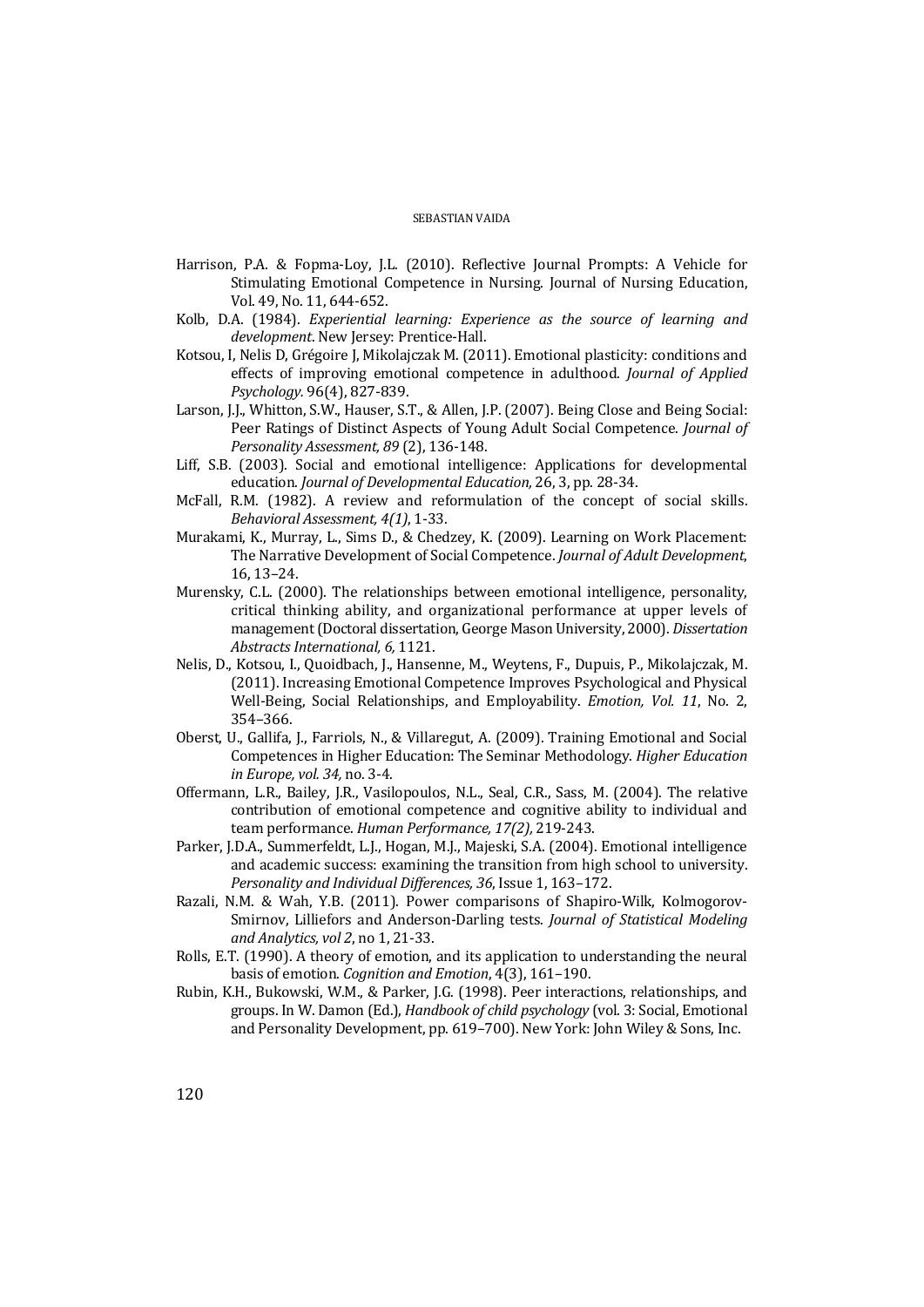- Salguero, J.M., Fernández-Berrocal, P., Balluerka, N., Aritzeta, A. (2010). Measuring Perceived Emotional Intelligence in the Adolescent Population: Psychometric Properties of the Trait Meta-Mood Scale. *Social Behavior and Personality*, pp. 1197–1209.
- Salovey, P. & Mayer, J.D. (1990). Emotional Intelligence. *Baywood Publishing*.
- Schachter, S. (1959). *The Psychology of Affiliation*. Stamford: Stamford University Press.
- Schachter, S. (1964). The interaction of cognitive and physiological determinants of emotional state. In L. Berkowitz (ed.) *Mental Social Psychology*, Vol. 1, pp. 49–80. New York: Academic Press.
- Schachter, S. (1970). The assumption of identity and peripheralist-centralist controversies in motivation and emotion. In M. B. Arnold (ed.) *Feelings and Emotion: The Loyola Symposium*. New York: Academic Press.
- Scherer, K.R. (2005). What are emotions? And how can they be measured? *Social Science Information*, *44*, 693–727.
- Seal, C.R., Boyatzis, R.E., & Bailey, J.R. (2006). Fostering emotional and social intelligence in organizations. *Organization Management Journal*, 3(3), 190-209.
- Seal, C. R., & Andrews-Brown, A. (2010). An integrative model of emotional intelligence: Emotional ability as a moderator of the mediated relationship of emotional quotient and emotional competence. *Organization Management Journal*, 7(2), 143-152.
- Seal, C.R., Naumann, S., Scott, A. & Royce-Davis, J. (2011). Social-emotional development: a new model of student learning in higher education. *Research in Higher Education Journal*, 10.
- Seal, C.R., Beauchamp, K.L., Miguel, K., Scott, A., Naumann, S.E., Dong, Q., Galal, S. (2012). Validation of a self-report instrument to assess social and emotional development. *Research in Higher Education Journal, 15,* 1-20.
- Smart, D., & Sanson, A. (2003). Social competence in young adulthood its nature and antecedents. *Journal of the Australian Institute of Family Studies, 1.*
- Spencer, L.M. Jr., & Spencer, S.M. (1993). *Competence at work: Models for superior performance*. New York: John Wiley & Sons.
- Sternberg, R.J. (1985). *Beyond IQ: A triarchic theory of human intelligence*. New York: Cambridge University Press.
- Stewart, M.F. & Chisholm, C.U. (2012). Comparative analysis of emotional competency within distinct student cohorts. *Global Journal of Engineering Education, vol. 14*, no 2, 163-169.
- Taylor, S.N. (2006). Why the real self is fundamental to intentional change. *Journal of Management Development,* 25(7), 643-656.
- Thorndike, E.L. (1920). Intelligence and its uses. *Harper Magazine*, 140, 227-235.
- Topping, K., Bremner, W. & Holmes, E. (2000). "Social Competence: The Social Construction of the Construct", *in* R. Bar-On and J. D. A. Parker, eds. *The Handbook of Emotional Intelligence.* San Francisco: Jossey-Bass, pp. 28–39.